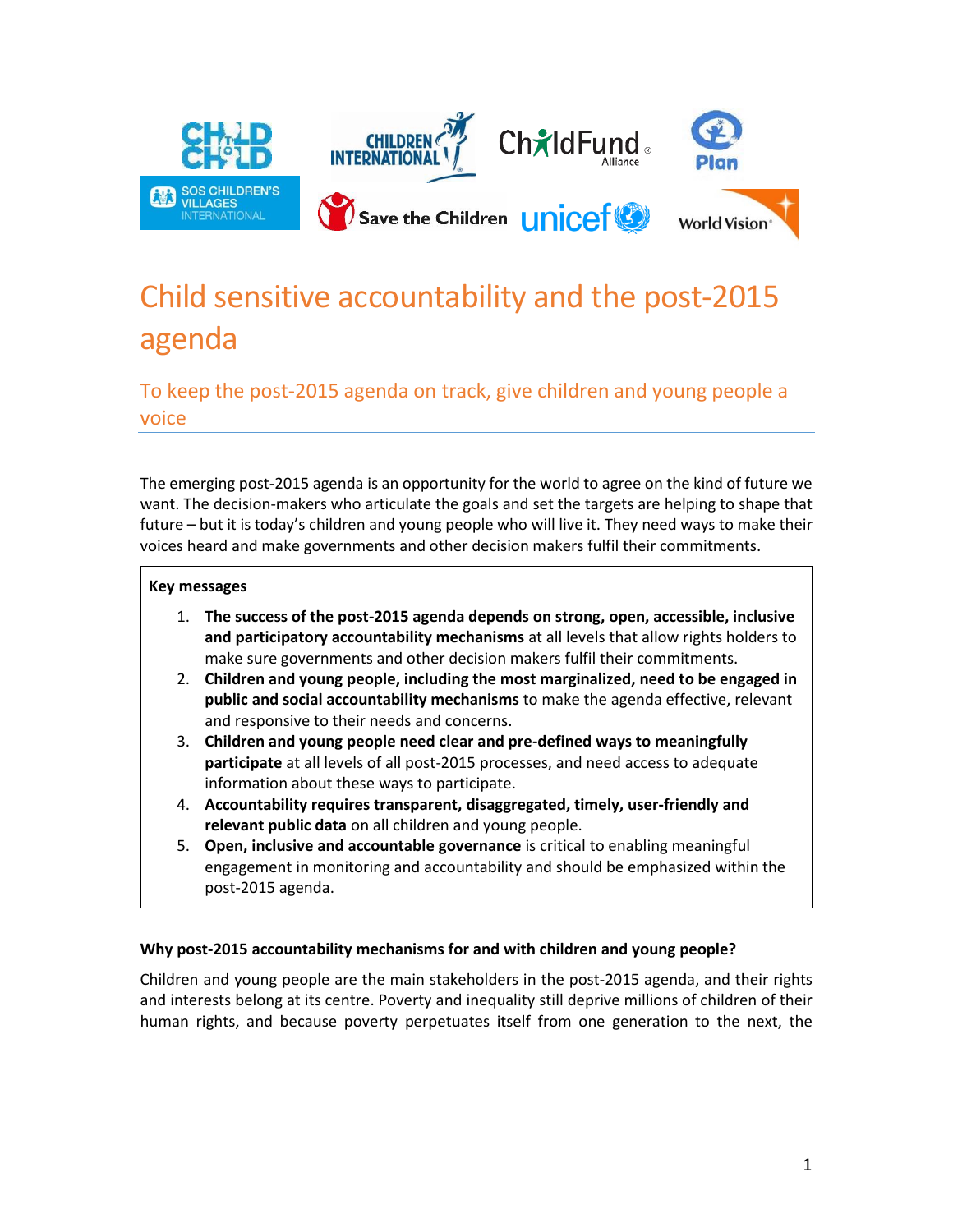world's overall development suffers<sup>1</sup>. Goals and targets on the post-2015 agenda should be geared towards eradicating poverty and putting in place all the elements children need to survive, thrive and – building on the significant contributions they are making to society today – grow up to become engaged citizens the world needs in order to tackle the challenges of the future.

But setting the right goals and targets is only the beginning. Ensuring that the agenda is put into practice in an effective and sustainable way means keeping tabs on those whose job it is to implement it, and holding them to account for both its outcomes and how they are achieved.<sup>2</sup>

As the post-2015 agenda takes shape, we have the opportunity to build into it concrete ways to hold decision makers to account. These mechanisms need to be comprehensive, transparent, inclusive, accessible, and participatory – engaging children, young people and adults, including the most marginalized, without discrimination. Citizens' voices need to be heard at all levels, from local to global, in a continuum of accountability.

Most of the action takes place at the national and local levels – that's where people, including the most marginalized and excluded, in their daily lives, encounter the results of their governments' efforts, and also where they tend to have the most say in what actions are taken. The primary focus of accountability must be directed there, with social accountability mechanisms<sup>3</sup> having much to offer by equipping citizens, including children and young people, and governments to work constructively together to achieve sustainable outcomes from the post-2015 agenda. But the continuum needs to build up from the local level, reaching all the way to global institutions and fora, where States can be evaluated on how well they are fulfilling their responsibilities – with input from their citizens, including children and young people.

The Convention on the Rights of the Child affirms children's right to be heard and to have their opinions taken into account when adults make decisions that affect them. Involving children in holding decision makers to account puts their civil and political rights into practice.<sup>4</sup> It enables them to understand democratic processes and strengthen their civic engagement. Participation also helps develop children's cognitive abilities and fosters self-esteem, social skills and respect for others.

Countries benefit from having engaged citizens. Public participation can promote ownership, putting communities in the driver's seat while creating links with public accountability initiatives, and sustainability by building support for political decisions. It helps make societies less vulnerable to economic, political and social instability, and improves public policies, development effectiveness and development outcomes over time. It also spurs collective action – which is necessary to effect the kind of change that leads to sustainable development.

 $\overline{\phantom{a}}$ 

<sup>1</sup> CSDH, *Closing the Gap in a Generation: Health equity through action on the social determinants of health*, Final Report of the Commission on Social Determinants of Health, World Health Organization, Geneva, 2008; Save the Children, *Born Equal: How reducing inequality could give our children a better future,* 2012.

<sup>&</sup>lt;sup>2</sup> Definition of accountability: where decision makers take responsibility for their commitments and actions, answer for them by explaining and justifying them to affected rights holders, and are subject to a form of sanction where commitments and responsibilities are not fulfilled.

<sup>&</sup>lt;sup>3</sup> These mechanisms include tools such as score cards, social audits, or public expenditure tracking that help citizens monitor the performance of government and its institutions at different levels in a participatory and empowering manner.

<sup>4</sup> Elizabeth D. Gibbons, *Rights in Principle and Accountable in Practice: Child rights and social accountability in the post-2015 world*, UNICEF Background Paper, 2014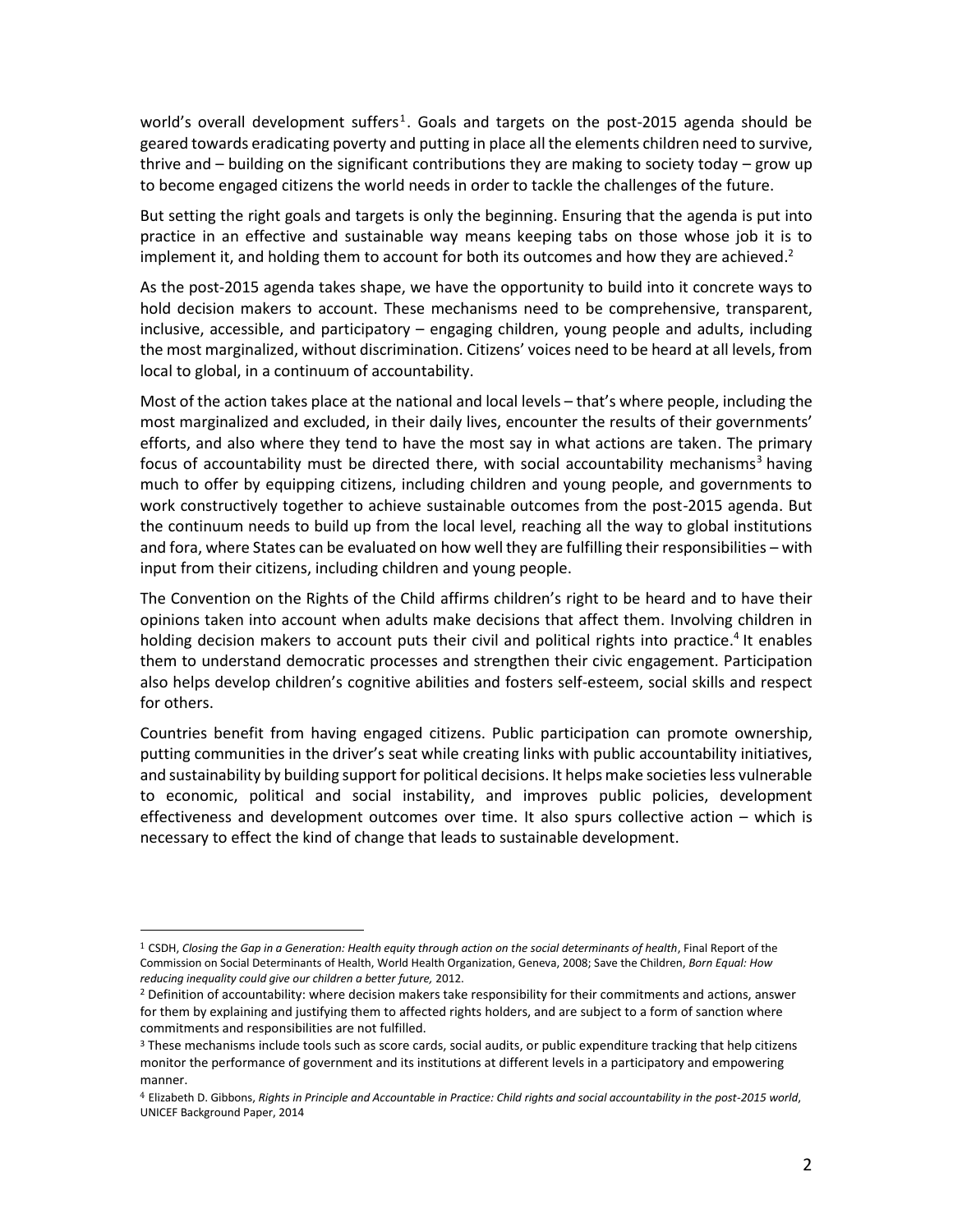## **What needs to happen to make all children's and young people's engagement possible?**

We recommend that all stakeholders, including States, the UN system, and civil society:

- **Set up meaningful, inclusive, accessible, collaborative and responsive ways to engage children and young people at all levels of post-2015 accountability processes, creating a continuum of accountability**. Children and young people, with special attention to the most marginalized, should be active participants and partners who are fully consulted and informed, their voices heard and respected equally to those of adults.
- **Tackle the financial, social, linguistic, physical and other barriers that hamper children's and young people's engagement**, including discriminatory social norms that predispose adults to dismiss children's contributions.
- **Strengthen the capacity of public officials to effectively and respectfully listen and respond to the needs and concerns of children and young people**. Decision makers should be open to the influence of children and young people, and act upon their concerns.
- **Emphasize open, inclusive and accountable governance within the post-2015 agenda**. To play a meaningful role in monitoring the performance of decision makers and holding them to account, people need access to public information; scope for free exercise of their rights to freedom of expression, association and peaceful assembly; and formal opportunities to participate in governance.
- **Promote innovations in technology that support participatory monitoring and accountability, and enable children and young people to collect data**. When children help determine what data is collected and are enabled to collect data themselves, the resulting data can be more responsive to local contexts. In the process, children learn to interpret data and use it to inform action and political engagement.
- **Take precautions to minimize the risk to children and young people** of violence, exploitation, disappointment or any other negative consequence of their participation.

We recommend that national governments:

- **Establish and strengthen formal and informal spaces for children and young people, including the most marginalized, to make a meaningful contribution** to decision-making, accountability and achieving the post-2015 agenda. Embed opportunities for participation in all spaces where children live, play and learn – family, schools, community groups and the internet. Ensure that the most marginalized children and young people have access to these opportunities on an equal basis.
- **Create an enabling environment for civil society**, and link spaces for civic engagement with planning and decision-making mechanisms, including in setting targets, plans and budgets.
- **Support social accountability mechanisms that allow children and young people, to keep track of how their government and its institutions are performing**. These can include mechanisms like child-led reporting on public services and community or school hearings to identify key issues that nurture collective action. These should also encourage collaboration between citizens and government around children's issues and promote